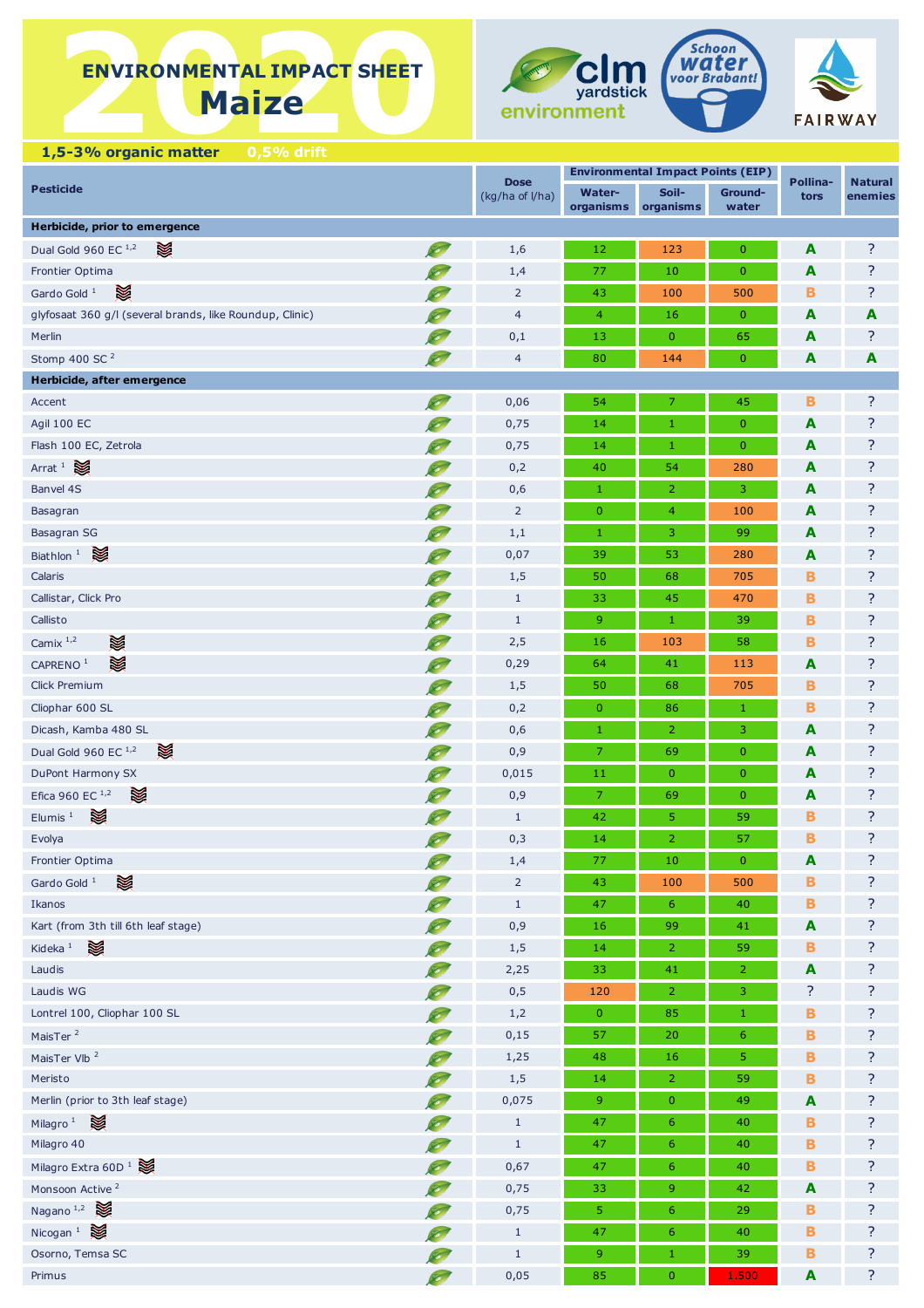| <b>Pesticide</b>                                                 |           | <b>Dose</b><br>(kg/ha of l/ha) | <b>Environmental Impact Points (EIP)</b> |                    |                  | Pollina-                | <b>Natural</b> |
|------------------------------------------------------------------|-----------|--------------------------------|------------------------------------------|--------------------|------------------|-------------------------|----------------|
|                                                                  |           |                                | <b>Water-</b><br>organisms               | Soil-<br>organisms | Ground-<br>water | tors                    | enemies        |
| Samson 4SC                                                       | O         | $\mathbf{1}$                   | 47                                       | 6                  | 40               | в                       | ?              |
| Samson Extra 6% OD                                               |           | 0,67                           | 47                                       | $6\phantom{a}$     | 40               | B                       | ?              |
| Starane Top, Flurostar 200                                       |           | 0,6                            | 22                                       | 144                | 19               | A                       | ?              |
| Starship                                                         |           | 1,5                            | 14                                       | $\overline{2}$     | 59               | B                       | ?              |
| Stomp 400 SC <sup>2</sup>                                        |           | 2,5                            | 50                                       | 90                 | $\overline{0}$   | A                       | A              |
| Sulcogan 300 SC                                                  |           | 1,1                            | 13                                       | $\mathbf 1$        | 14               | A                       | ?              |
| Sulcotrek                                                        |           | 0,85                           | 28                                       | 37                 | 383              | B                       | ?              |
| <b>Titus</b>                                                     |           | 0,035                          | $\mathbf{0}$                             | $\boldsymbol{0}$   | 263              | A                       | ?              |
| Tomahawk 200 EC                                                  |           | 0,9                            | 28                                       | 189                | 25               | $\overline{\mathbf{A}}$ | ?              |
| Victus OD                                                        |           | $\mathbf{1}$                   | 47                                       | 6                  | 40               | в                       | ?              |
| Vivendi 100                                                      |           | 1,2                            | $\mathbf{0}$                             | 85                 | $1\,$            | B                       | ?              |
| Wing $P^2$                                                       |           | $\overline{4}$                 | 75                                       | 100                | $\overline{0}$   | A                       | ?              |
| Wopro Rimsulfuron 250 WDG                                        | Ø         | 0,04                           | $\mathbf{0}$                             | $\overline{0}$     | 300              | A                       | ?              |
| Xinca                                                            | $\infty$  | $\mathbf{1}$                   | 31                                       | 32                 | $\overline{0}$   | A                       | ?              |
| <b>Fungicide</b>                                                 |           |                                |                                          |                    |                  |                         |                |
| Contans WG                                                       | <b>CO</b> | $\overline{2}$                 | $\mathbf{0}$                             | $\overline{0}$     | $\overline{0}$   | ?                       | ?              |
| Propulse                                                         |           | $\mathbf{1}$                   | 22                                       | 16                 | 960              | A                       | ?              |
| Retengo                                                          |           | $\mathbf{1}$                   | 23                                       | $\mathbf 1$        | $\overline{0}$   | A                       | A              |
| Retengo Plus, Retengo Plust                                      |           | 1,5                            | 38                                       | 62                 | 165              | A                       | ?              |
| Prosaro $\frac{1}{2}$                                            | <b>SO</b> | $\mathbf{1}$                   | 65                                       | 19                 | 310              | $\mathbf B$             | ?              |
| Insecticide, crop spraying                                       |           |                                |                                          |                    |                  |                         |                |
| APN Chlorantraniliprole 200 SC                                   |           | 0,25                           | 18                                       | $\mathbf{0}$       | 575              | A                       | A              |
| Coragen                                                          |           | 0,125                          | 9                                        | $\overline{0}$     | 288              | A                       | A              |
| deltametrin 25g/l <sup>2</sup>                                   |           | 0,5                            | $\overline{2}$                           | 10                 | $\mathbf{0}$     | $\mathbf B$             | С              |
| Ironmax Pro                                                      |           | $\overline{7}$                 | $\mathbf{0}$                             | $\overline{0}$     | $\mathbf{0}$     | A                       | ?              |
| <b>WOPRO Insect-weg</b>                                          | B         | 0,125                          | 9                                        | $\mathbf{0}$       | 288              | A                       | A              |
| <b>Seed treatment</b>                                            |           |                                |                                          |                    |                  |                         |                |
| Redigo M $^{1,5}$                                                | $\sim$    | 15 ml/50.000 grains            | $\mathbf{0}$                             | $\mathbf{0}$       | 24               | A                       | ?              |
| Sonido <sup>5</sup>                                              |           | 125 ml/50.000                  | $\mathbf{0}$                             | 6                  | $\pmb{0}$        | в                       | C              |
| Vibrance <sup>5</sup>                                            | 80        | 5 ml/1000.000 seeds            | $\overline{0}$                           | 3                  | $\mathbf{0}$     | B                       | ?              |
| Forbidden to use this pesticide in groundwater protection zones. |           |                                |                                          |                    |                  |                         |                |

 $2$  Drift control measures apply for this pesticide: 90% drift reduction.

<sup>3</sup> Drift control measures apply for this pesticide: 95% drift reduction.

<sup>4</sup> Drift control measures apply for this pesticide: 97,5% drift reduction.

<sup>5</sup> 0% drift (soil treatment, seed treatment and spot treatment).

 $6$  Application only in plots which are not adjacent to surface water.

## **Read the label before application of the pesticides!**

The label gives extra prescriptions (maximum dose, number of applications, etc.)

| Legend                            |             |                           |            |                               |                        |  |                   |
|-----------------------------------|-------------|---------------------------|------------|-------------------------------|------------------------|--|-------------------|
| Environmental Impact Points (EIP) |             | $\leq 100$ EIP            |            | $>100$ and<br>$\leq$ 1000 EIP | >1000 EIP              |  |                   |
| Pollinators & natural enemies     | A           | Suitable in<br><b>IPM</b> |            | Moderately<br>suitable        | Not suitable<br>in IPM |  | Effect<br>unknown |
| EIP based on application in:      | $mar - aug$ | Spring                    | sept - feb | Fall                          |                        |  |                   |

#### **Disclaimer**

This environmental impact sheet enables you to compare the impact of registered pesticides on the risk of leaching to groundwater, aquatic organisms in surface water, soil organisms and beneficial insects (pollinators and natural enemies). This sheet also provides information about the risk for the user. All scores on this sheet are derived from the Environmental Yardstick for Pesticides from the Dutch Centre for Agriculture and Environment (CLM).

- The risk for aquatic organisms, soil organisms and of leaching to groundwater is given in Environmental Impact Points (EIP). A score of 100 EIP equals the environmental acceptable concentration according to the CTGB a Dutch Board for the Authorisation of Plant Protection Products and Biocides (www.CTGB.nl).

- There are drift control measures for some pesticides (see footnotes). In the EIP calculation for water organisms are lower drift percentages used.

There is no environmental impact on aquatic organisms for plots without adjacent waterways. (In this case, assume 0 EIP.)

- The risk for natural enemies (parasitic wasps, ladybirds and predatory mites) and pollinators (bees and bumlebees) is represented with a symbol. This symbol indicates the usability in integrated pest management (IPM). It is a combination of different side effects on individual beneficial organisms. More detailed information is available in the side effects databases of distributors of beneficial organisms. The information on this sheet is derived from Koppert Biological Systems (www.koppert.nl).

Excipients are not included (the EIP are estimated to be neglectable).

### **Information**

This Environmental Impact Sheet is a tool to provide insight in one of the factors on which pesticide selection can be based. Pesticides that are permitted in the Netherlands can be found at www.pesticideyardstick.eu.